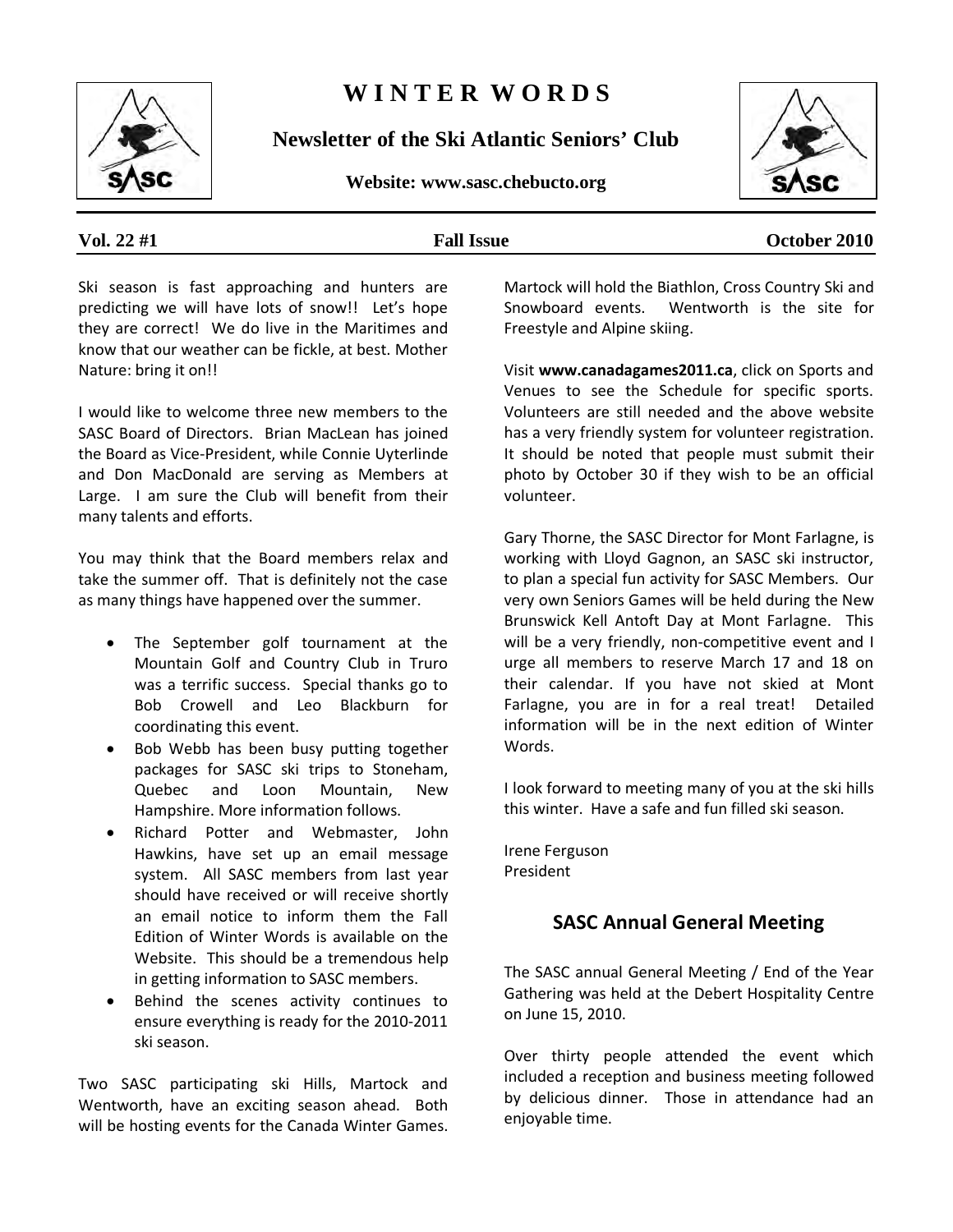### **The Board of Directors for 2010-2011: TENTATIVE KELL ANTOFT DAYS 2011**

| President - Irene Ferguson                 | (902)864-1418  |
|--------------------------------------------|----------------|
| Past Pres. - Richard Potter                | (902)835-8878  |
| Vice-Pres. - Brian MacLean                 | (902) 678-4746 |
| Secretary - Sheliah Connolly (902)443-2789 |                |
| Treasurer - John Llewellyn                 | (902) 752-8983 |
| Co-editors, Winter Words-                  |                |
| <b>Sheila DeLory</b>                       | (902)443-6588  |
| <b>Lorraine Haley</b>                      | (902)897-2511  |
| Director, Ski Wentworth                    |                |
| <b>Don Buck</b>                            | (506)457-9485  |
| Director, Crabbe Mountain                  |                |
| <b>Andre Chartrand</b>                     | (506) 856-8992 |
| Director, Poley Mountain                   |                |
| <b>John Pierce</b>                         | (902)765-3055  |
| Director, Ski Martock                      |                |
| <b>Paul Black</b>                          | (902)828-3103  |
| Director, Ben Eoin                         |                |
| <b>Jim Martin</b>                          | (902)893-1083  |
| Director, Ski Instructors                  |                |
| <b>Bob Webb</b>                            | (902)897-4679  |
| Director, Ski Trips                        |                |
| <b>John Murley</b>                         | (902)477-3217  |
| Director, Ski Hill Registers               |                |
| Mt. Farlagne, Sugarloaf Ski Park           |                |
| and Brookvale Prov. Ski Park               |                |
| <b>Gary Thorne</b>                         | (506) 735-8543 |
| Director, Mt. Farlagne                     |                |
| <b>Connie Uyterlinde</b>                   | (902)454-6874  |
| <b>Coordinator Google Group</b>            |                |
| E-Mail System                              |                |
| <b>Don MacDonald</b>                       | (902)861-4429  |
| Member at Large                            |                |
| <b>Registrar - Mary Drake</b>              | (902)826-9199  |

| Ski Martock           | January 26    |
|-----------------------|---------------|
| <b>Ben Eoin</b>       | February 16   |
| Ski Wentworth         | March 10      |
| <b>Poley Mountain</b> | March 15      |
| Crabbe Mountain       | March 16      |
| Mount Farlagne        | March 17 & 18 |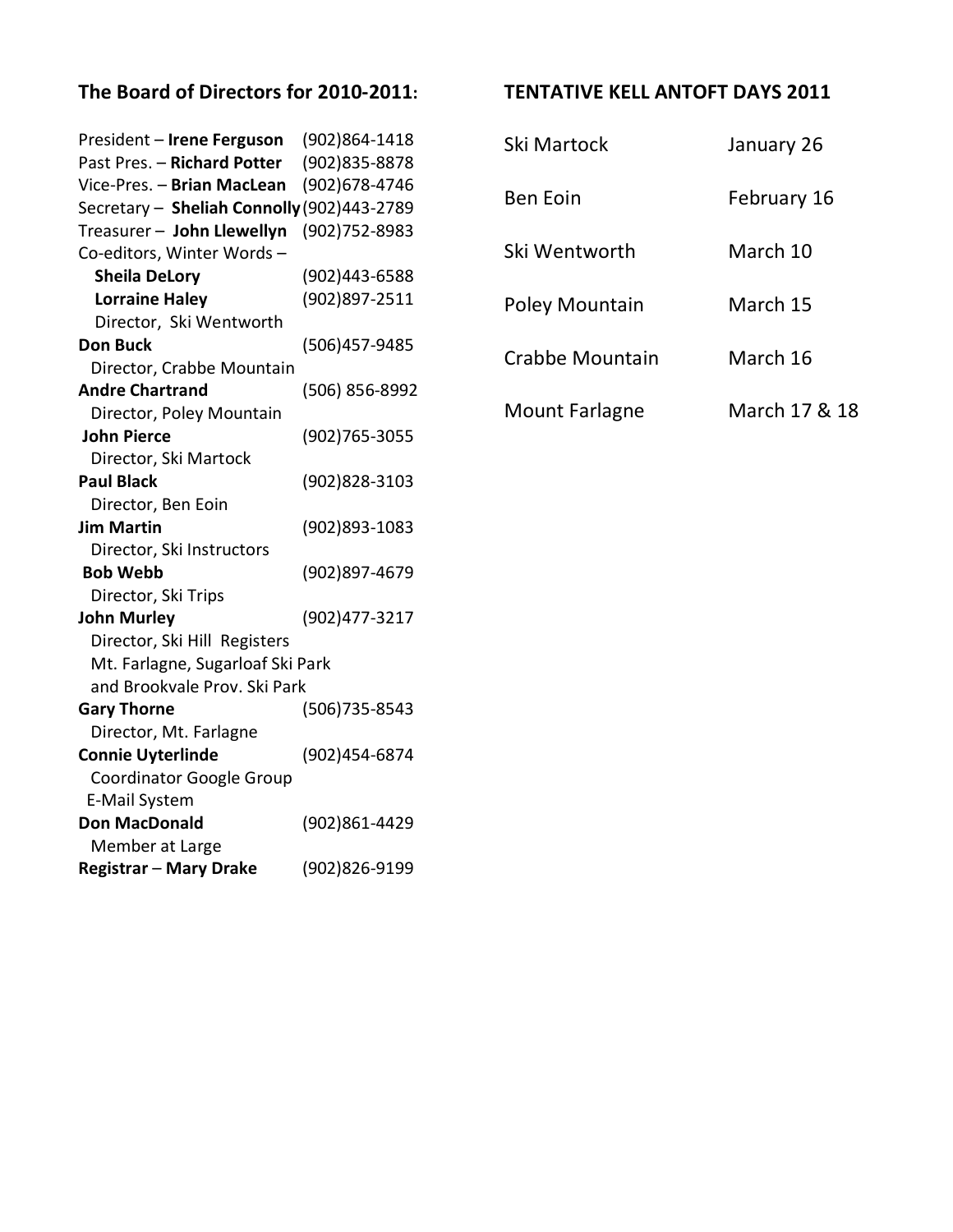### **2010 SASC ANNUAL GOLF DAY**

The SASC annual golf tournament was held at Mountain Golf and Country Club in Truro on September 15. Forty brave souls showed up to have fun and play a round on what started as a warm and dark day. By the fourth hole the skies opened up for about ten minutes and really dampened things. Of course a true golfer never gets wet or lets a little moisture take away from the game. So from here on in everyone put his best effort forward and actually had fun

The format was best ball so everyone got a chance to show their stuff, like it or not. The foursomes were evenly balanced as was most obvious by the scores. Congratulations go to those who seemed to enjoy themselves and and have the best score.They were Les Elworth, Shirley Rogers, Leo Blackburn and Sheila DeLory.

Many thanks to all that participated and to Leo Blackburn for looking after the Administrative items. We'd like to extend a special thanks to Bob and Sonja Crowell for their efforts in setting up the teams and getting the prizes.

Bob Webb

Ski Atlantic Seniors' Club is pleased to announce purchases from Mark's Work Warehouse may be embroidered with the SASC logo for a nominal fee (just \$5.25 to \$5.75). Present your SASC membership card at any Mark's Work Warehouse and give the SASC account number #00245384. Most purchases will receive a 10% discount. Individual orders may be made, with the exception being ball caps which must be ordered in lots of 12 or more. The embroidery machines must be reconfigured to embroider them. Anyone wishing to order a ball cap for \$ 4.99 plus embroidery and shipping fees, please email Irene Ferguson **(john\_irene\_ferguson@yahoo.ca)** These ball caps are very nice and are similar to those available two years ago.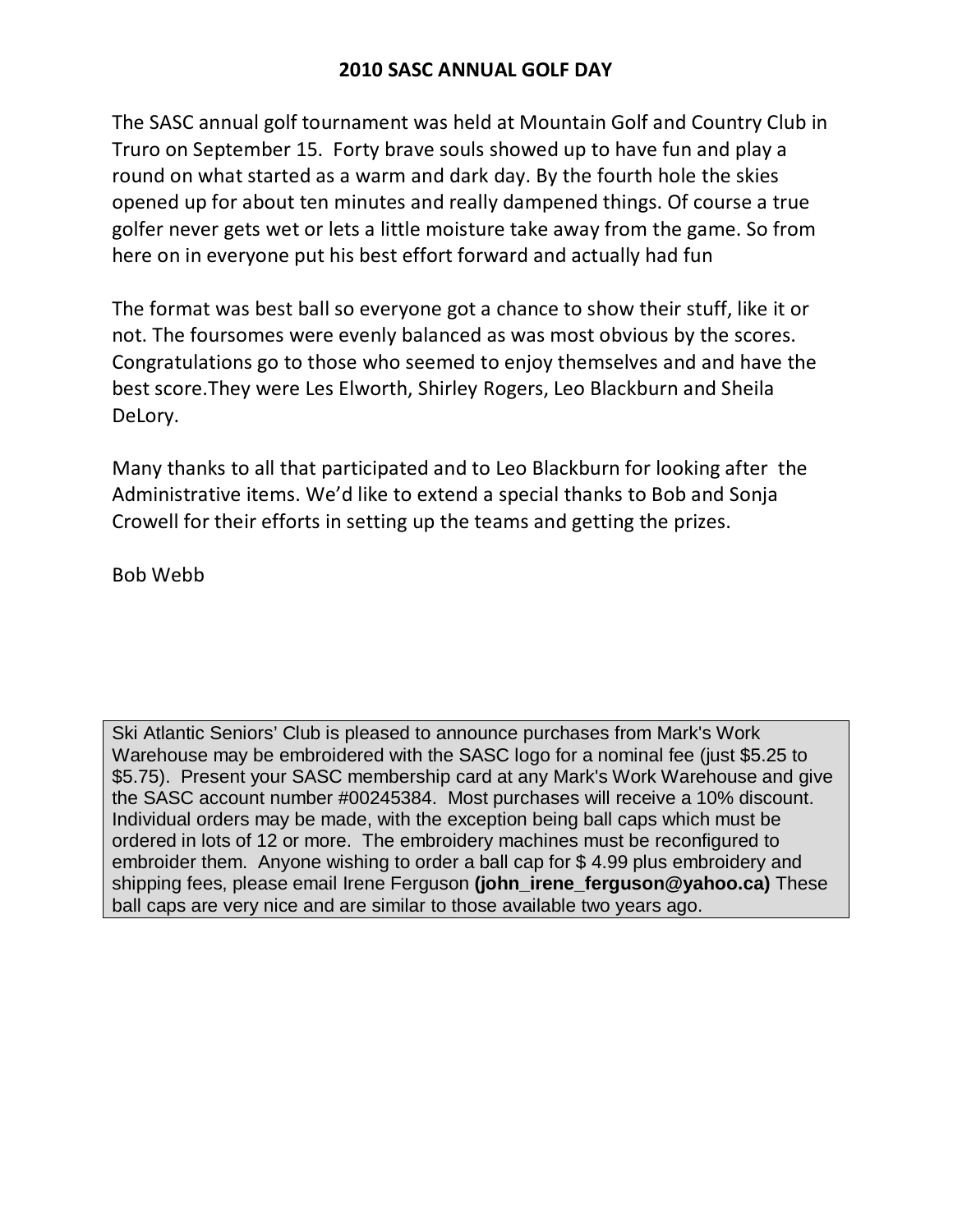## **SKI INSTRUCTIONS**

Ski instruction is provided for SASC members at most of our participating ski hills on a regular basis. The instructors volunteer their time to make sure everyone has a safe and enjoyable time on the hill. This year our helpful CSIA instructors are as follows:

| Ski Hill         | <b>Instructors</b>                         | <b>Meeting Place</b> |
|------------------|--------------------------------------------|----------------------|
| Ski Ben Eoin     | Les Elworthy<br>Jim Melanson<br>Vern Walsh | Top of Chair         |
| Ski Martock      | Johanna Redden                             | In Front of Racks    |
| Ski Wentworth    | <b>Jim Martin</b><br>Dan Stewart           | Bottom of the Chair  |
| Ski Poley        | Jerry Doyle<br>Sandy Hogan                 | Inside Lodge         |
| Ski Crabbe       | Ray Kaine<br><b>Tony Little</b>            | Lodge                |
| Ski Mt. Farlagne | Lloyd Gagnon                               | To be determined     |

Check at your hill for the time of the lesson.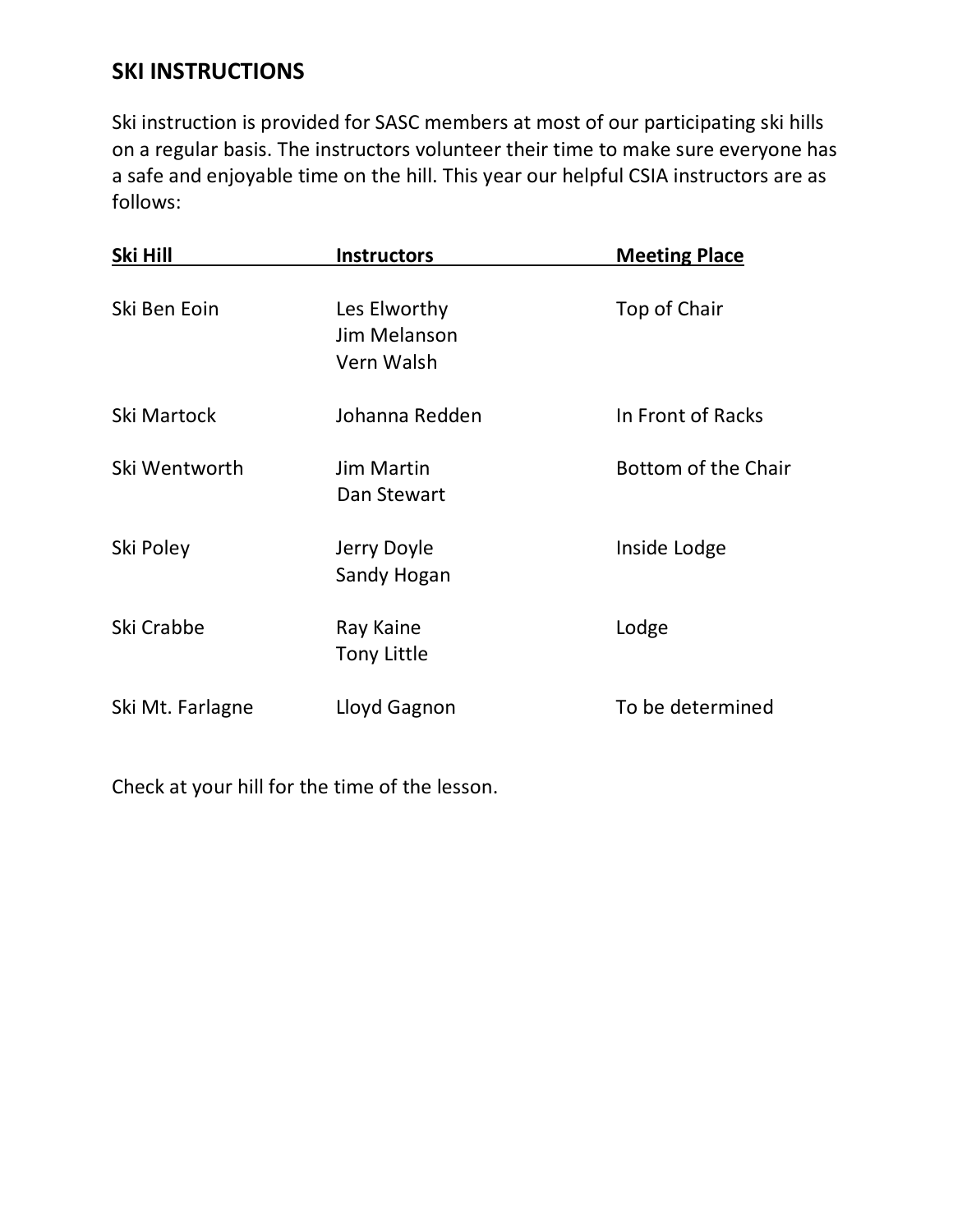# **Ski Atlantic Seniors' Club**

# **2010 – 2011 Membership Applicatio**n

|                                                                         | <b>NAME</b><br><b>PHONE</b>                                                                                                                                                                                                                                        |  |  |  |  |
|-------------------------------------------------------------------------|--------------------------------------------------------------------------------------------------------------------------------------------------------------------------------------------------------------------------------------------------------------------|--|--|--|--|
|                                                                         |                                                                                                                                                                                                                                                                    |  |  |  |  |
|                                                                         | PROV. POSTAL CODE                                                                                                                                                                                                                                                  |  |  |  |  |
|                                                                         |                                                                                                                                                                                                                                                                    |  |  |  |  |
|                                                                         | SASC Newsletter, Winter Words, is available on our website – www.sasc.chebucto.org                                                                                                                                                                                 |  |  |  |  |
| $\Box$                                                                  | I hereby apply for a Membership Card (Social), which entitles me to attend Club events<br>such as Kell Antoft Days, Golf Days, Annual General Meeting and Ski Trips. Enclosed is the<br>annual membership fee of \$15.00. (No age restriction)                     |  |  |  |  |
| $\Box$                                                                  | I hereby apply for a Membership Card (Skiing) entitling me to ski at participating ski areas in<br>Nova Scotia, New Brunswick and Prince Edward Island during the 2010/2011 season.<br>Enclosed is \$185.00 for membership and skiing.                             |  |  |  |  |
|                                                                         | I enclose a recent photo (about 30 x 45 mm) (i.e. Driver's License / Passport size)                                                                                                                                                                                |  |  |  |  |
| Ц                                                                       | For the skiing membership, I certify;<br>That I am 65 years of age or over;<br><b>OR</b>                                                                                                                                                                           |  |  |  |  |
| $\Box$                                                                  | That I am retired from full-time employment and that I am 55 years of age or over.                                                                                                                                                                                 |  |  |  |  |
| New members will receive a nametag. I am a new member Yes_____ No______ |                                                                                                                                                                                                                                                                    |  |  |  |  |
|                                                                         | I hereby agree to abide by the Constitution and By-laws of Ski Atlantic Seniors' Club and by signing<br>below I have indicated that I have read and agree to Section 10 relating to the exclusion of liability (see<br>the reverse side or below).                 |  |  |  |  |
|                                                                         |                                                                                                                                                                                                                                                                    |  |  |  |  |
|                                                                         | Mail application, payment and photo to:                                                                                                                                                                                                                            |  |  |  |  |
|                                                                         | <b>SKI ATLANTIC SENIORS' CLUB</b><br>For registration questions:<br>Mary Drake (902) 826-9199<br>P.O. BOX 3076<br>For information on Club activities:<br>TANTALLON, NS B3Z 4G9<br><b>Phone John Murley</b><br>$(902)$ 477-3217<br>Bob Webb in Truro (902) 897-4679 |  |  |  |  |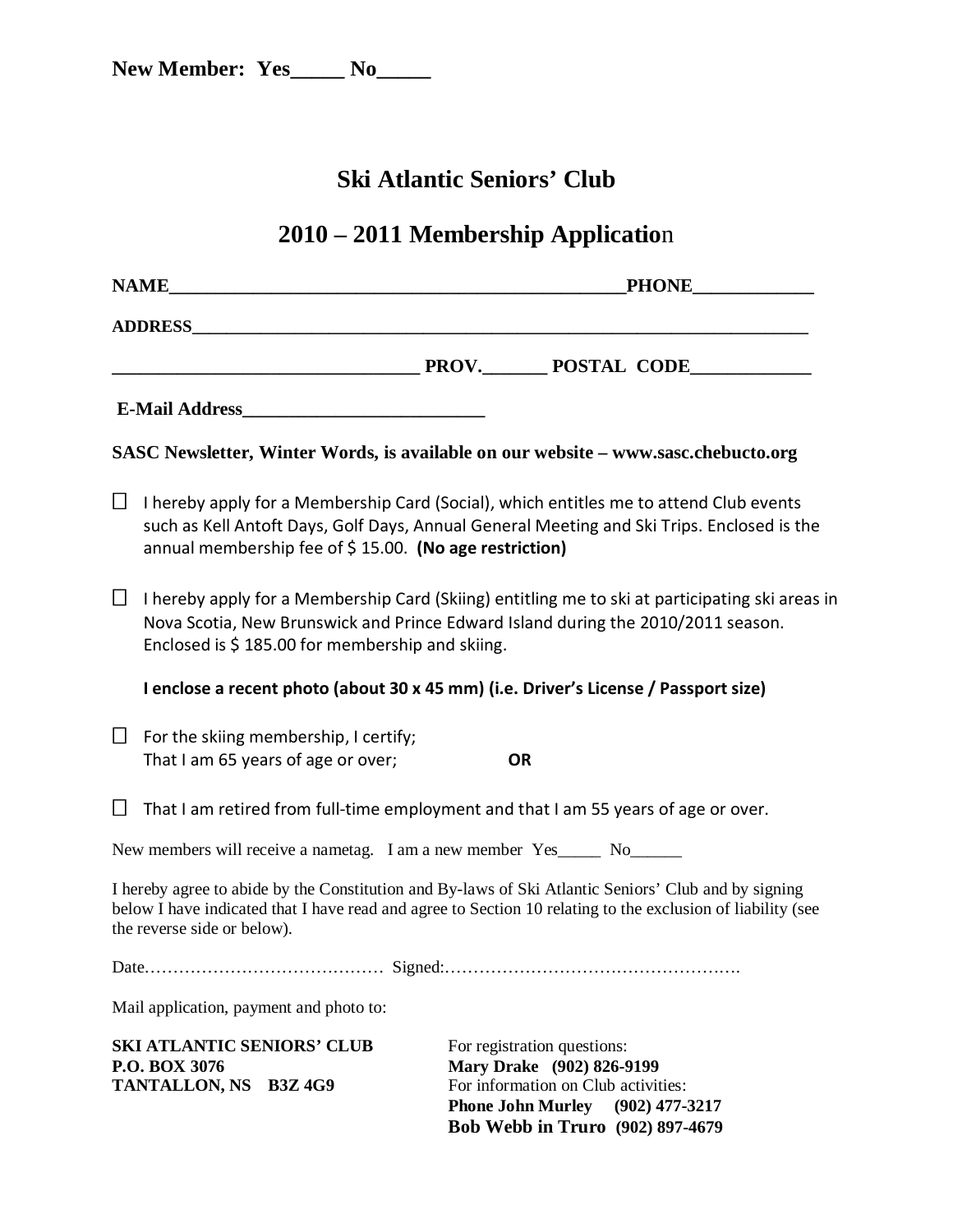Exclusion of Liability:

10(1) - Skiing is a challenging, dangerous sport. Members are responsible and assume all risk for their own personal preparedness and safety when participating in Club programs and events. Members agree to release, indemnify and hold harmless the Club for any personal injury, death and economic or non-economic losses resulting from: (a)-the inherent risks, dangers and hazards of Alpine skiing, cross country skiing or snowboarding; (b)-the use of ski lifts; (c)- the collision with natural or man made objects, with skiers, snowboarders or other persons; and (d)-skiing and travel within or beyond the ski area boundaries

10(2) - Members waive all claims against the Officers, Directors or other Members their successors or assigns with respect to the risks, economic and non-economic losses outlined in 10(1).

10(3) - Members are responsible for their own travel, health and accident insurance.

10(4) - Members shall abide by the Alpine Responsibility Code (Appendix 13) and the Cross Country Responsibility Code (Appendix 15) as well as the rules and conditions established at Participating Hills and other hills.

10(5) – No Member in his or her individual capacity is responsible for any debt or financial liability beyond the amount of any subscription, annual dues or special even fees payable to the Club

10(6) - Members may make comments, suggestions or other representations related to safety and liability through any Director or Officer.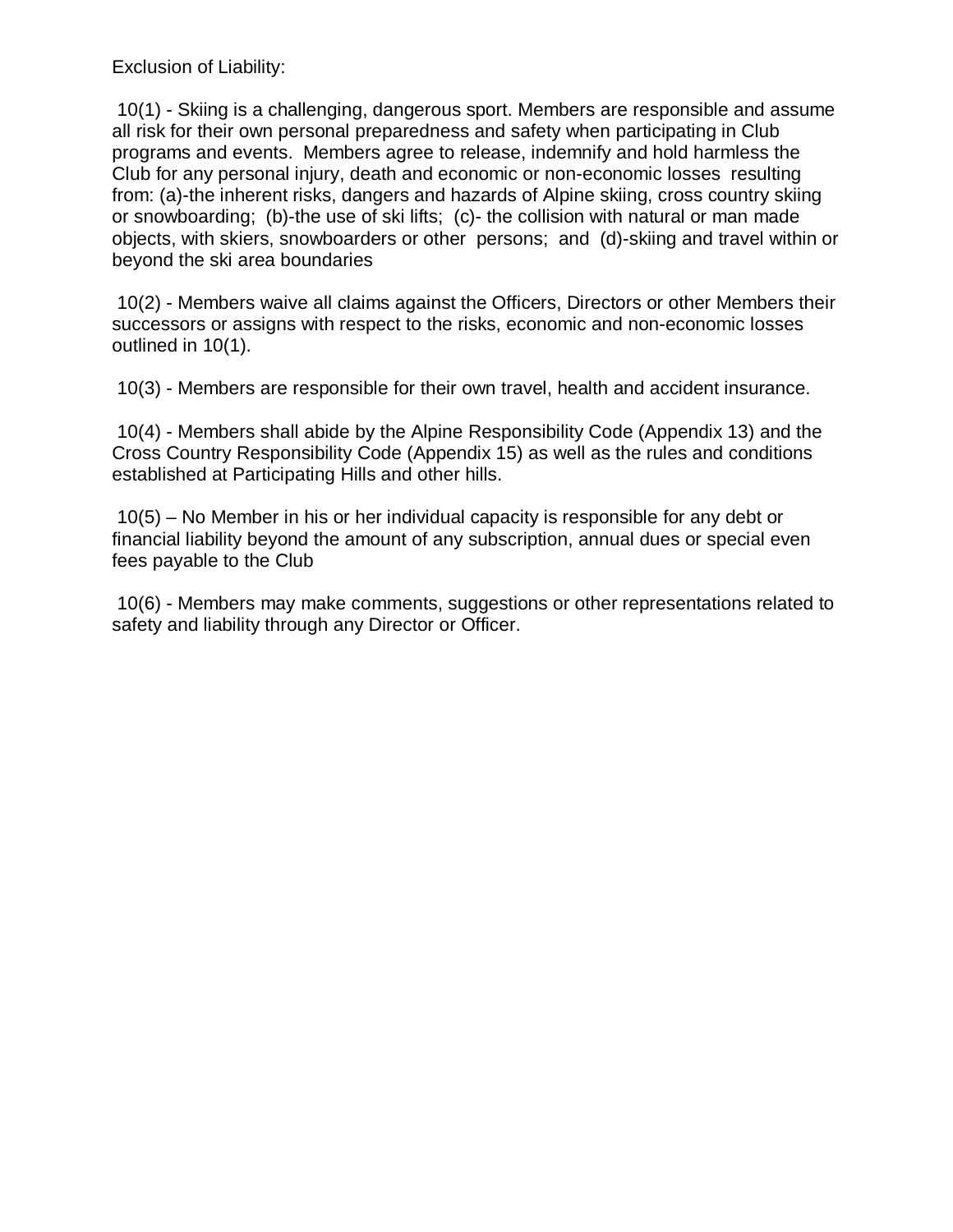# **SKI ATLANTIC SENIORS CLUB 2011 STONEHAM SKI TRIP**

WHERE : Stoneham Ski Resort located approximately 15 Kms north of Quebec city.

WHEN: 30 Jan – 04 February 2011. Arrival on Sunday PM and Depart on Friday AM.

TRANSPORTATION: U-drive/ Bus. Last year's bus to Mont St Anne was a disappointment for the club. We need at least 45 on the bus to make it worthwhile. **If the required number is not received by 01 Jan 2011 the bus will have to be dropped from this trip.**

ACCOMMODATIONS/SKI PACKAGE: 4 days out of 5 skiing 9:00 a.m. – 10:00 p.m. **One resort per day only**.

- Receive a \$10 voucher for each day skied at Stoneham
- 5 breakfasts and 5 suppers.
- accommodations are a snowball throw from the base of the hill and

tows.

PRICE:

- single occupancy \$972
- double occupancy \$684 per person, non-skier \$483 - triple occupancy \$608 per person, non skier \$407 **For bus transportation add \$179 to the above prices All prices "include" taxes and gratuities except for hotel staff.**

Please fill out the application form and return same **before Dec 15, 2011** accompanied by a cheque for 50% of total package, cheque payable to the **Ski Atlantic Seniors Club**. Final payment to be submitted no later than **January 04, 2011.**  Correspondence and questions : -- Bob Webb 64 Teviot Place Valley NS B6L 2W5 (902) 897-4679 E-Mail: **sandrwebb@eastlink.ca**

|                                             |                                                                             | TEL E-Mail                                             |  |
|---------------------------------------------|-----------------------------------------------------------------------------|--------------------------------------------------------|--|
|                                             |                                                                             |                                                        |  |
| (Room mates are applicant's responsibility) |                                                                             |                                                        |  |
|                                             | If the bus is not available are you still interested in this trip? Yes      | $\bf No$                                               |  |
| time frame)                                 | Interested in taking a bus to Mont-Ste-Anne ?? Yes______ No_____ (Wednesday |                                                        |  |
| Total submitted _____________               |                                                                             | $(50\%$ No later than 15 Dec, remainder 1 Jan $(2011)$ |  |

Submit returns to Bob Webb (SASC ) 64 Teviot Place Valley NS B6L 2W5